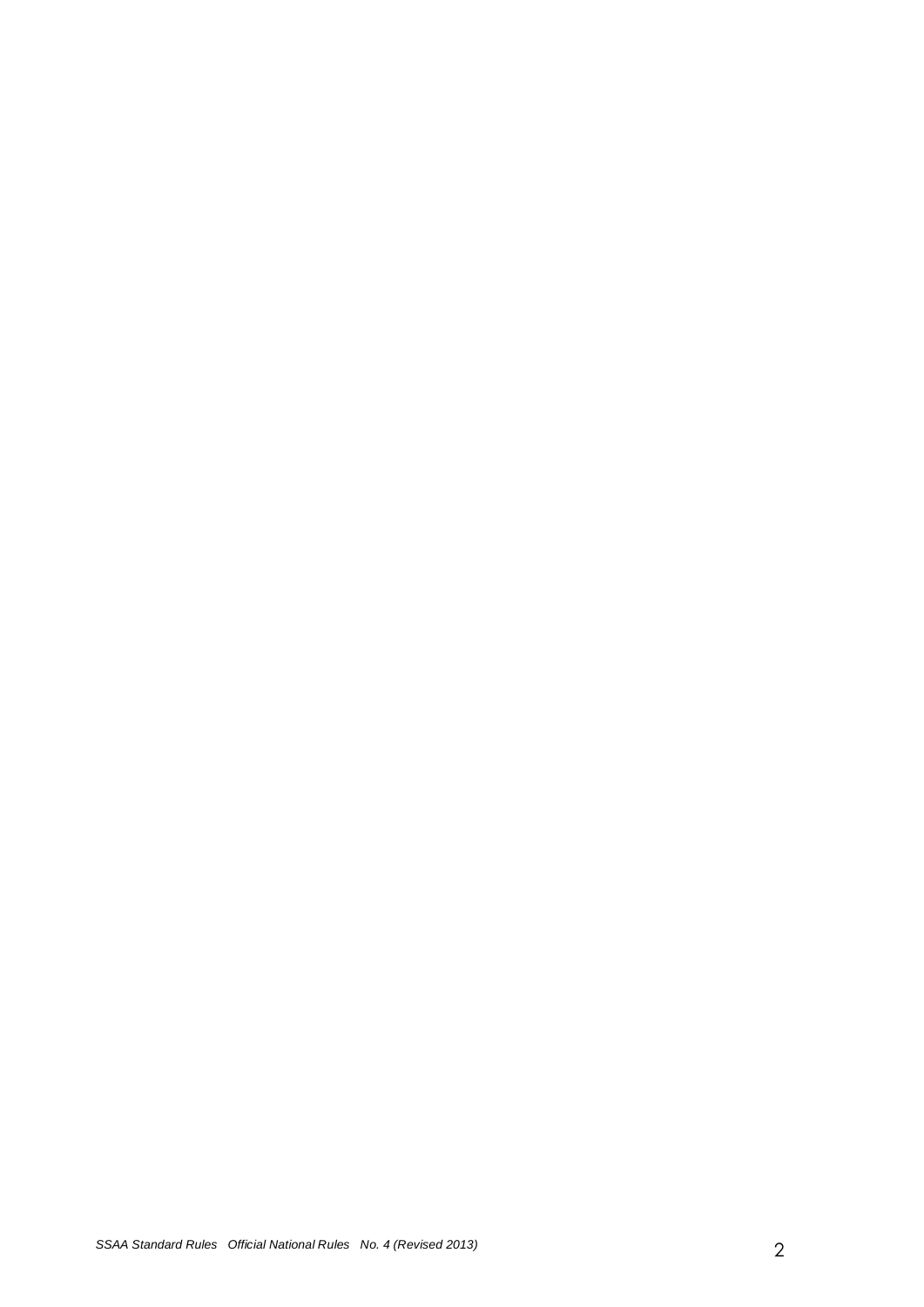# **TABLE OF CONTENTS**

| 11  |                             |  |
|-----|-----------------------------|--|
|     |                             |  |
| 21  |                             |  |
| 22  |                             |  |
| 23  |                             |  |
| 24  | COMPETITOR'S RESPONSIBILITY |  |
| 25  |                             |  |
| 2.6 |                             |  |
| 27  |                             |  |
| 28  |                             |  |
| 29  |                             |  |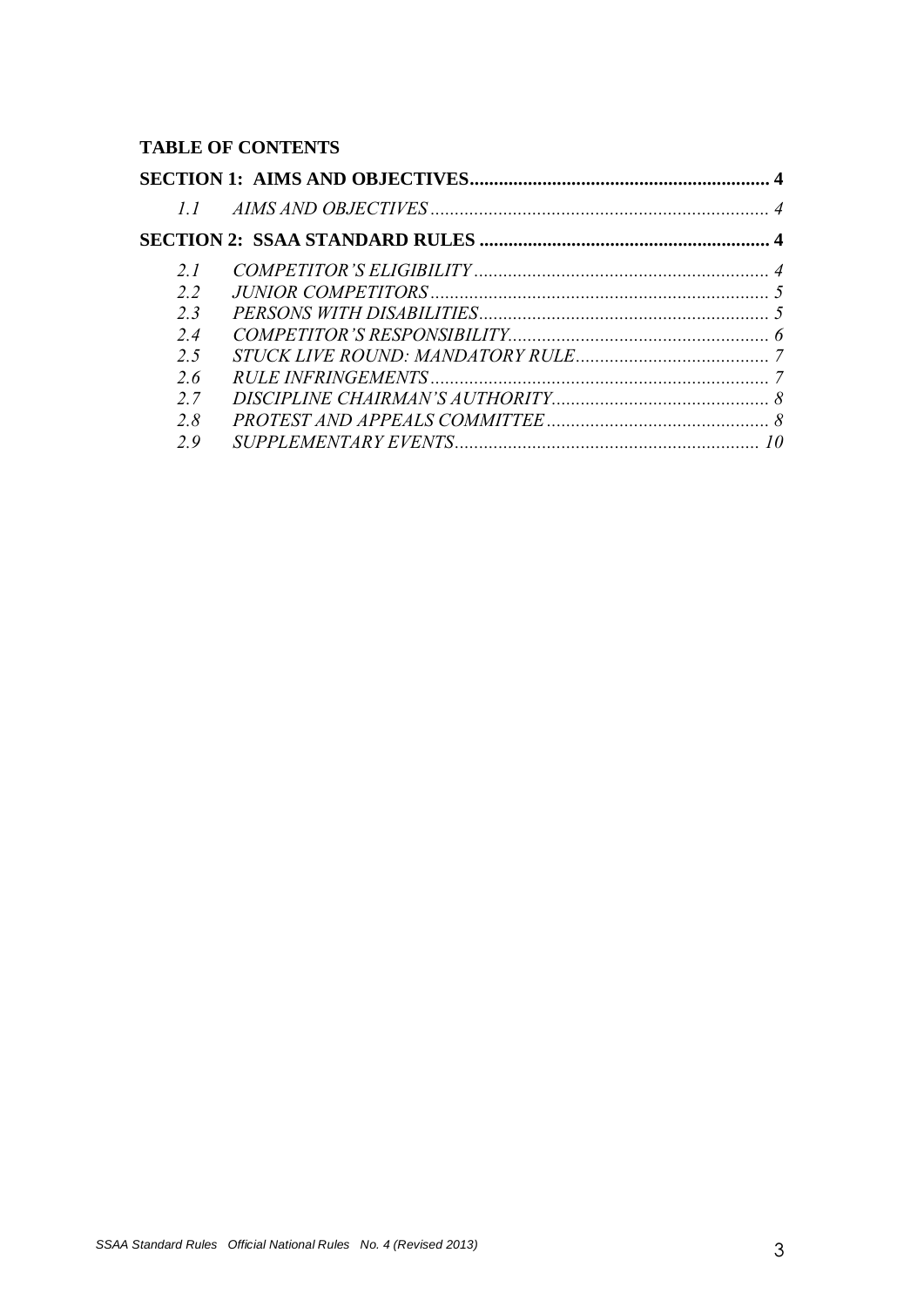These Rules, for the conduct of National Championships, have been compiled by the Discipline Subcommittee, with amendments by the SSAA National Discipline Chairmans' Conference and approved and ratified for printing by the SSAA Inc National Board.

# **SSAA STANDARD NATIONAL RULES**

# **REVISED 2013**

# **No. 4**

# <span id="page-3-0"></span>**SECTION 1: AIMS AND OBJECTIVES**

# <span id="page-3-1"></span>**1.1 AIMS AND OBJECTIVES**

- 1.1.1 See the Discipline's National Rules for their Aims and Objectives.
- 1.1.2 Each SSAA Discipline has their own Aims and Objectives.

# <span id="page-3-2"></span>**SECTION 2: SSAA STANDARD RULES**

# <span id="page-3-3"></span>**2.1 COMPETITOR'S ELIGIBILITY**

A competitor who competes in a National Championship must be a financial member of the Sporting Shooters Association of Australia or an Association affiliated with the SSAA Inc or under special invitation from the SSAA Inc National Board.

A current SSAA membership card or official documentation from the SSAA National Membership Office or a SSAA State or Territory Association showing current membership details shall be accepted as proof of their financial membership, providing they are not under suspension from membership.

Members of Affiliated Associations must provide adequate documentation of their current membership of the Affiliate Association.

A person who is unfinancial or is unable to provide proof of their financial status may pay their full membership fee for the applicable SSAA State or Territory Association, to the Host Branch / Club, providing they are not under a suspension from membership. The membership fee must be paid prior to them commencing competition.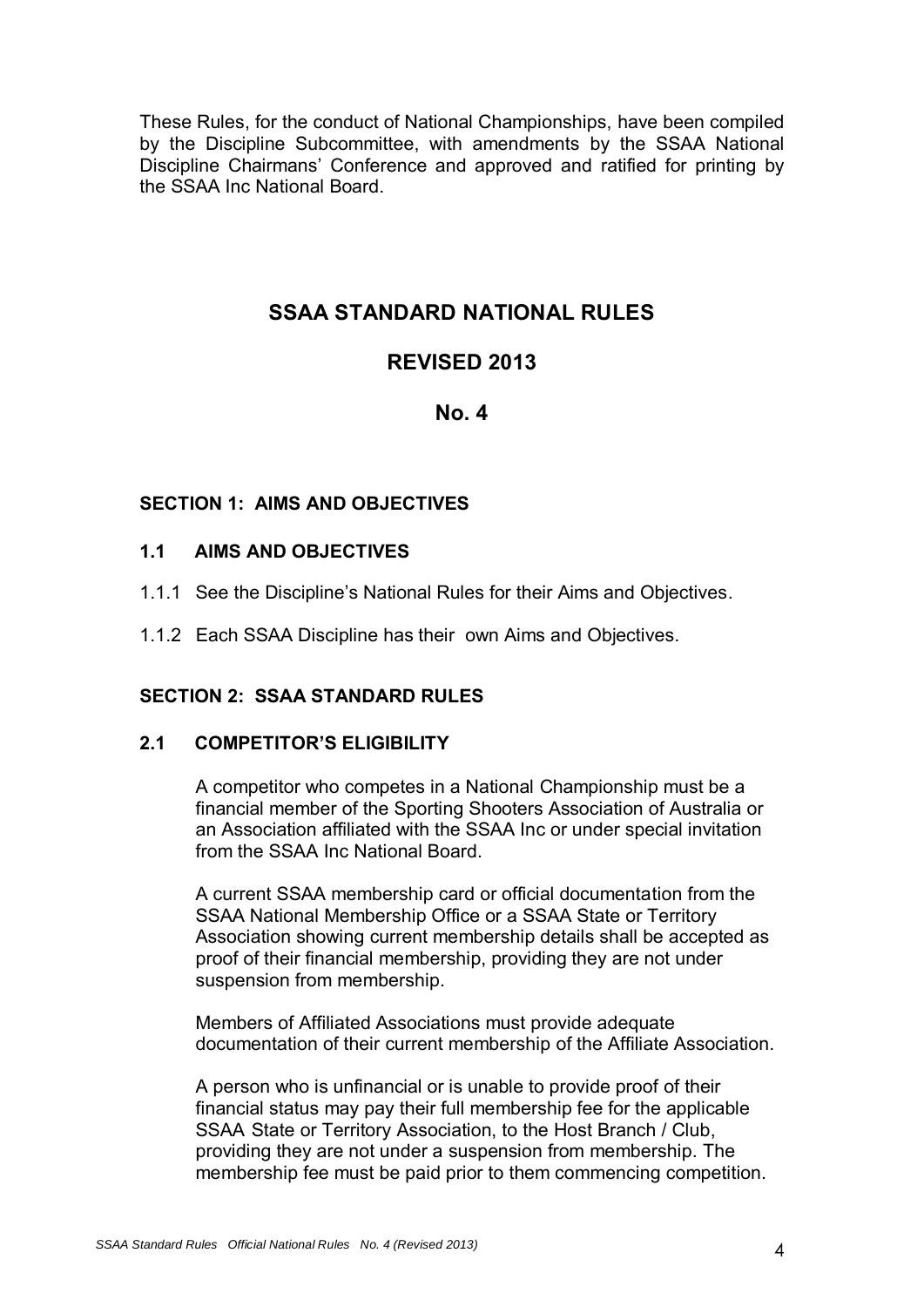# <span id="page-4-0"></span>**2.2 JUNIOR COMPETITORS**

 A SSAA junior member is any member under the age of 18 years at the commencement of the Championships.

A junior competitor in a National Championship shall pay no more than one half of the standard adult entry fee.

If the Discipline's National Championship includes Graded and / or Junior categories, a junior competitor is eligible to compete for Junior, Grade and Open medals and awards. The winning of a Junior medal or award does not preclude a junior competitor from winning any other category of medal or award.

Junior competitors are divided into two classes

- Under 15 years
- Under 18 years and 15 years and over

# <span id="page-4-1"></span>**2.3 PERSONS WITH DISABILITIES**

A competitor who, because of a physical disability, cannot fire from the prescribed shooting position outlined in these Rules, or who must use special equipment when firing, is entitled to petition the National Discipline Chairman for permission to assume a special position or to use modified equipment or both. The special position must simulate, as much as possible, the original firing position/s required by the Rules, for example boards or tables placed in front of a wheelchair may be used for the prone or kneeling positions.

This petition will be in the form of a written request from the competitor to the National Discipline Chairman outlining in detail the reasons why the special position must be assumed or the special equipment must be used. The petition, in duplicate, shall be accompanied by pictures of the competitor in the position they desire approved, and if special equipment is required, the pictures will show how this equipment is used. The petition must be accompanied by a medical doctor's statement if the physical disability is not completely evident in the pictures submitted.

# **2.3.1 Authorisation**

 Each petition will be reviewed by the National Discipline Chairman on its merits and may require additional or supplementary statements or pictures. If approved, the Chairman will issue a special authorisation certificate to the individual concerned. Such authorisation will have necessary pictures attached that will be signed and dated by the National Discipline Chairman. Competitors who have received special authorisation certificates are required to present them when requested by Competition Officials or the Range Officer.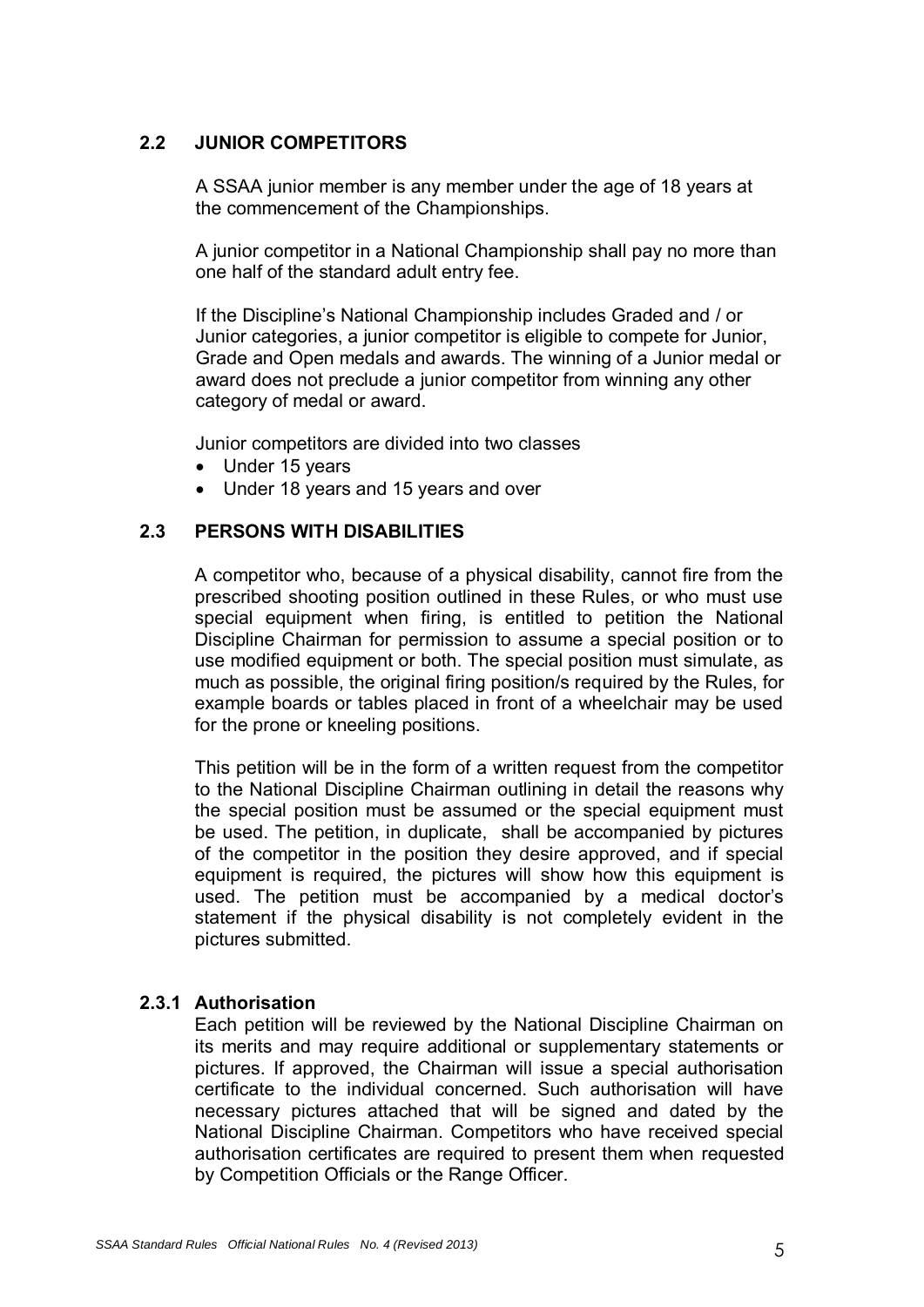Two types of authorisations are issued, temporary and permanent. Permanent authorisations are issued to competitors who have permanent physical disabilities.

#### **2.3.2 Substitute position**

 In competitions where different shooting positions are required, a competitor with a temporary or permanent physical disability or impairment, that prevents them from using the specified firing position as defined in the Rules, may notify the National Discipline Chairman or the Competition Officials of their intention to use the next more difficult position in lieu of a position, e.g. Sitting may be used for Prone, Kneeling may be used for Sitting, and Standing may be used for Kneeling.

 This substitution must comply with the rules for that position to be used and be approved by the National Discipline Chairman or Competition Official/s before the start of the shooting for that position.

#### **2.3.3 Awards, trophies, records, etc.**

 Competitors using special authorisation certificates shall be eligible for all awards, trophies, etc. made under the competition Rules. But Australian or National records may not be established by use of scores shot in special positions or with special equipment under a special authorisation certificate.

# **2.3.4 Protests**

 In the event of a protest involving the position or the equipment used by a competitor, under Rule 2.8 the Protest and Appeals Committee will compare the questioned position or equipment with the certificate and photographs presented by the competitor. If the competitor's position or equipment does not, in the opinion of the Appeals Committee, conform to that authorised by the National Discipline Chairman (or if the competitor has no authorisation certificate or pictures), the protest shall be allowed and the competitor will be required to change immediately to the position or equipment which has been approved or to an otherwise legal position or equipment.

# <span id="page-5-0"></span>**2.4 COMPETITOR'S RESPONSIBILITY**

# **2.4.1 Competitors and Officials to be familiar with the Rules**

 Competitors and officials should be familiar with the Rules pertaining to National Championships.

# **2.4.2 Sportsmanship**

 Competitors shall behave in a sportsmanlike manner as befitting membership of the SSAA.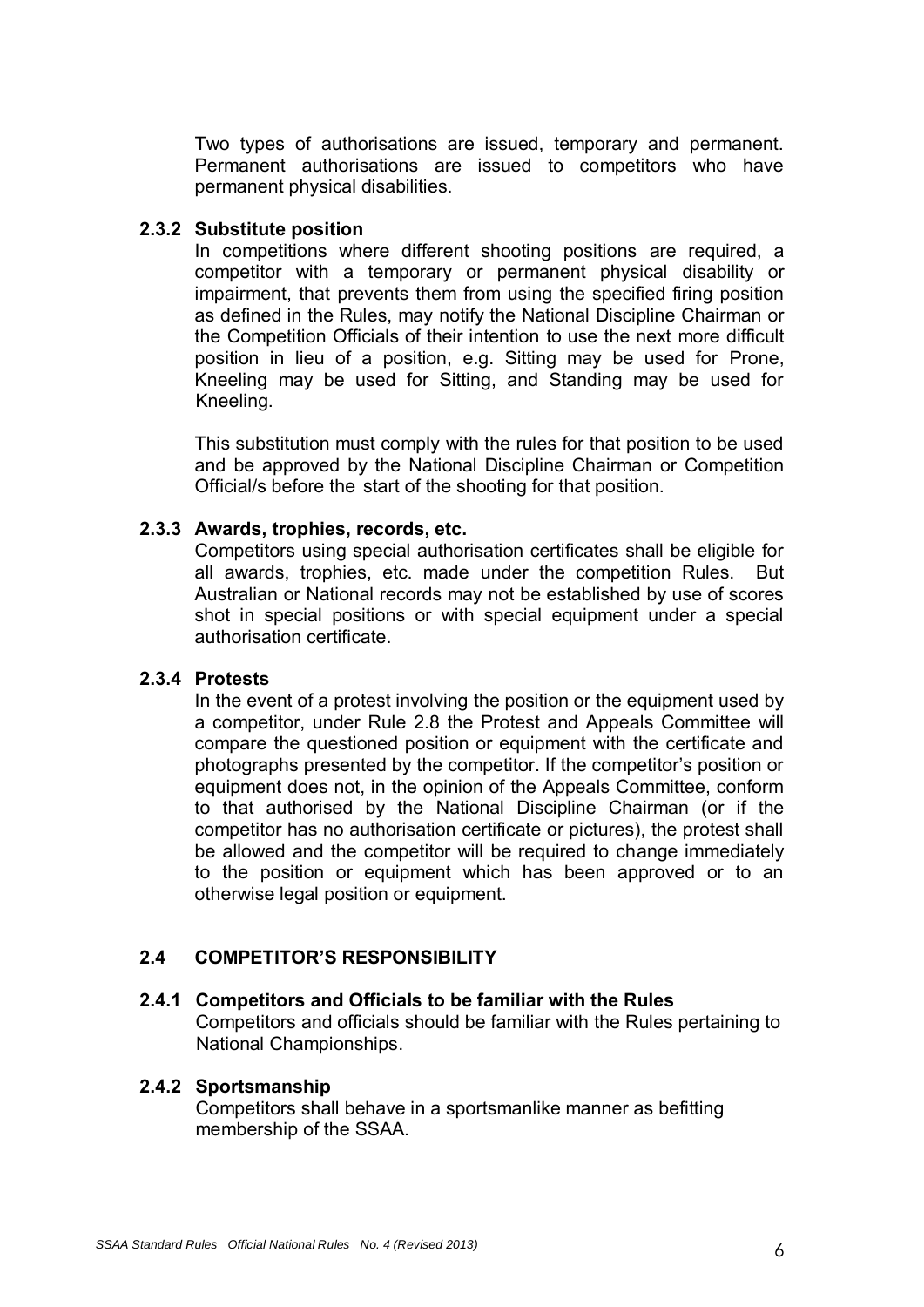# **2.4.3 Behaviour**

 Competitors should refrain from boisterous conduct on the firing range during the conduct of an event. A competitor failing to observe this fact will be disciplined by the Range Officer. In the event of boisterous or unsportsmanlike behaviour by a competitor the Range Officer shall caution the offender once, and, if there is any repetition of the conduct, the competitor may be asked to immediately leave the firing line and may also be disqualified.

 Any disqualification made under this Rule may be appealable under the procedure set down in Rule 2.8 for the Protest and Appeals Committee.

#### **2.4.4 Range Safety Rules**

 All competitors should familiarise themselves with the usual safety precautions observed on SSAA ranges as well as any Rules specific to the range on which a particular championship is being conducted. Unsafe practices by a competitor on a SSAA range can be grounds for disqualification.

#### **2.4.5 Safety Equipment**

 It is strongly recommended that ear and eye protection be worn at all times by persons who are in the vicinity of the firing line whilst shooting is underway.

 It is recommended that suitable clothing, including enclosed shoes or boots, be worn at all times by a competitor whilst engaged in the competition and in the vicinity of the firing line.

A competitor may wear medical equipment which may be seen as giving support if a medical certificate confirming the competitor's need to wear such a device for health reasons is submitted to the National Discipline Chairman and / or Discipline Subcommittee for approval prior to the commencement of the competition.

# <span id="page-6-0"></span>**2.5 STUCK LIVE ROUND: MANDATORY RULE**

 In the event of a malfunction which results in a stuck live round which cannot be simply removed from the breech end of the barrel, the firearm is to be made safe and removed from the range to a competent person for repairs. Under no circumstance is an attempt to be made to remove the round by insertion of a cleaning rod or similar object from the muzzle end of the firearm.

# <span id="page-6-1"></span>**2.6 RULE INFRINGEMENTS**

 A competitor found to be infringing these Rules will be given a warning by the Range Officer. If the infringement continues the competitor may be suspended or disqualified from the competition being contested and their scores will not be recorded.

 Safety infringements or breaches may result in immediate suspension or disqualification.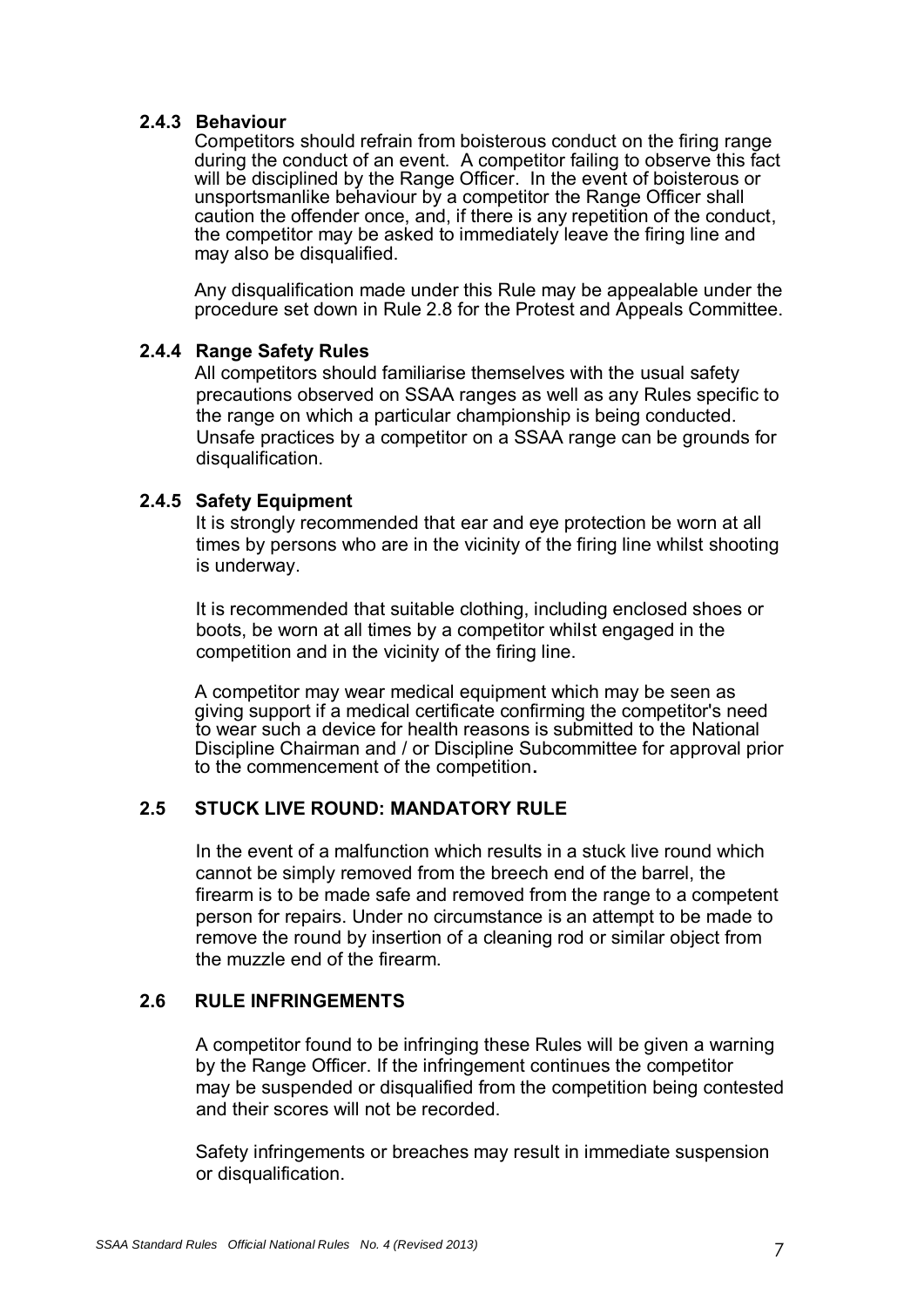# <span id="page-7-0"></span>**2.7 DISCIPLINE CHAIRMAN'S AUTHORITY**

 The Discipline's Chairman shall have the power to direct the Host Branch / Club in the manner in which the Championships are to be conducted, and shall have the right to interpret the Rules and requirements to ensure the Championships are conducted in an acceptable and uniform manner.

# <span id="page-7-1"></span>**2.8 PROTEST AND APPEALS COMMITTEE**

The Rules for the Protest and Appeals Committee are common to all SSAA Disciplines and form part of each Discipline's Rule Book. The Rules are as follows:

- **2.8.1** At all registered Championships there shall be a Protest and Appeals Committee (hereinafter called "Appeals Committee") which shall be formed by the National Discipline Chairman or their appointed nominee to hear and decide protests and appeals.
- **2.8.2** The Appeals Committee shall consist of a minimum of three people, including the National Discipline Chairman, any one of whom may be a competitor. The National Discipline Chairman or their appointed nominee will chair the Appeals Committee. But in no case shall an appellant or protester be included as a member of the Appeals Committee (not withstanding any Rule or Rules of law to the contrary).

In competitions where more than one State is represented a delegate from any of the States represented may be appointed to be a member of the said Committee and such appointments shall be at the discretion of the National Discipline Chairman or their appointed nominee.

- **2.8.3** A protest may be lodged by any competitor who feels aggrieved by a decision of the Range Officer, the target scorers, or any other organisational matters or methods of conducting the competition. A competitor may protest the conduct of another competitor(s) or that another competitor(s) has not fulfilled their obligations according to these Rules, or has not properly obeyed the Rules.
- **2.8.4** The protest must be lodged in writing and accompanied by a fee set by the National Discipline Chairman. If the protest or appeal is upheld, the applicant is to be refunded the amount of the fee. If the protest is disallowed, then the fee shall be forfeited to the organisers conducting the competition.
- **2.8.5** The protest is to be lodged with the Range Officer or other persons nominated by the National Discipline Chairman or their appointed nominee to receive appeals. A protest may be lodged during the conduct of a competition or after the competition has been completed but not later than 30 minutes after the scores for that competition have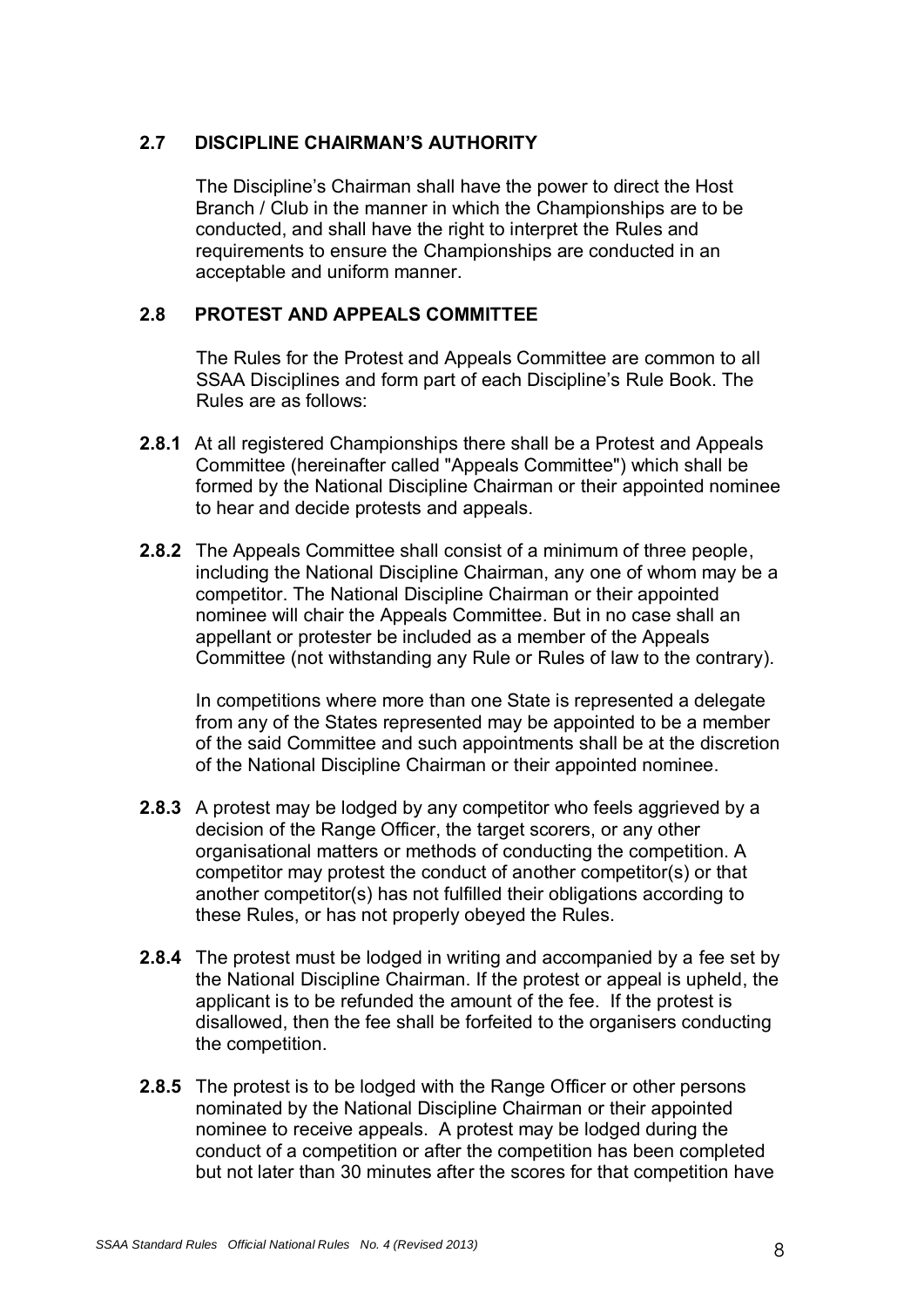been announced or posted. When received, the protest or appeal must be given to the Chairman of the Appeals Committee as soon as possible.

- **2.8.6** The Chairman shall convene the Appeals Committee without undue delay and the Appeals Committee shall be empowered to hear evidence from the protester, the appellant and person(s) involved in the protest; to require the Range Officer, Scorers or organisers to produce targets, score sheets or other material relevant to the protest; to call evidence from any other person(s) who may be able to help the Appeals Committee and to do all such other things that the Appeals Committee believes will enable it to reach an unbiased and just decision.
- **2.8.7** Any accused person shall:
	- 2.8.7.1 have a right to be heard before the Appeals Committee and to remain in attendance during each session of the Appeals **Committee.**
	- 2.8.7.2 be advised of the time and place the Appeals Committee shall hear evidence of the protest or appeal.
	- 2.8.7.3 be entitled to remain in attendance before the Appeals Committee until the Appeals Committee adjourns the proceedings to make its decision.
	- 2.8.7.4 be informed of the evidence or allegations made.
	- 2.8.7.5 be supplied the details of verbal or written statements made against that person or persons.
	- 2.8.7.6 be given an opportunity before the Appeals Committee to correct or contradict any accusations or allegations made.
- **2.8.8** Immediately the Appeals Committee has made a decision, the Appeals Committee Chairman shall verbally announce it to a gathering of competitors summoned to hear the decision or post the decision on a notice board. The decision of the Appeals Committee shall be final and binding on the matter of the protest and on all persons concerned therein.

 Note: Desirably the Appeals Committee proceedings and deliberations should be conducted out of the public gaze and free from distractions of the ongoing competition.